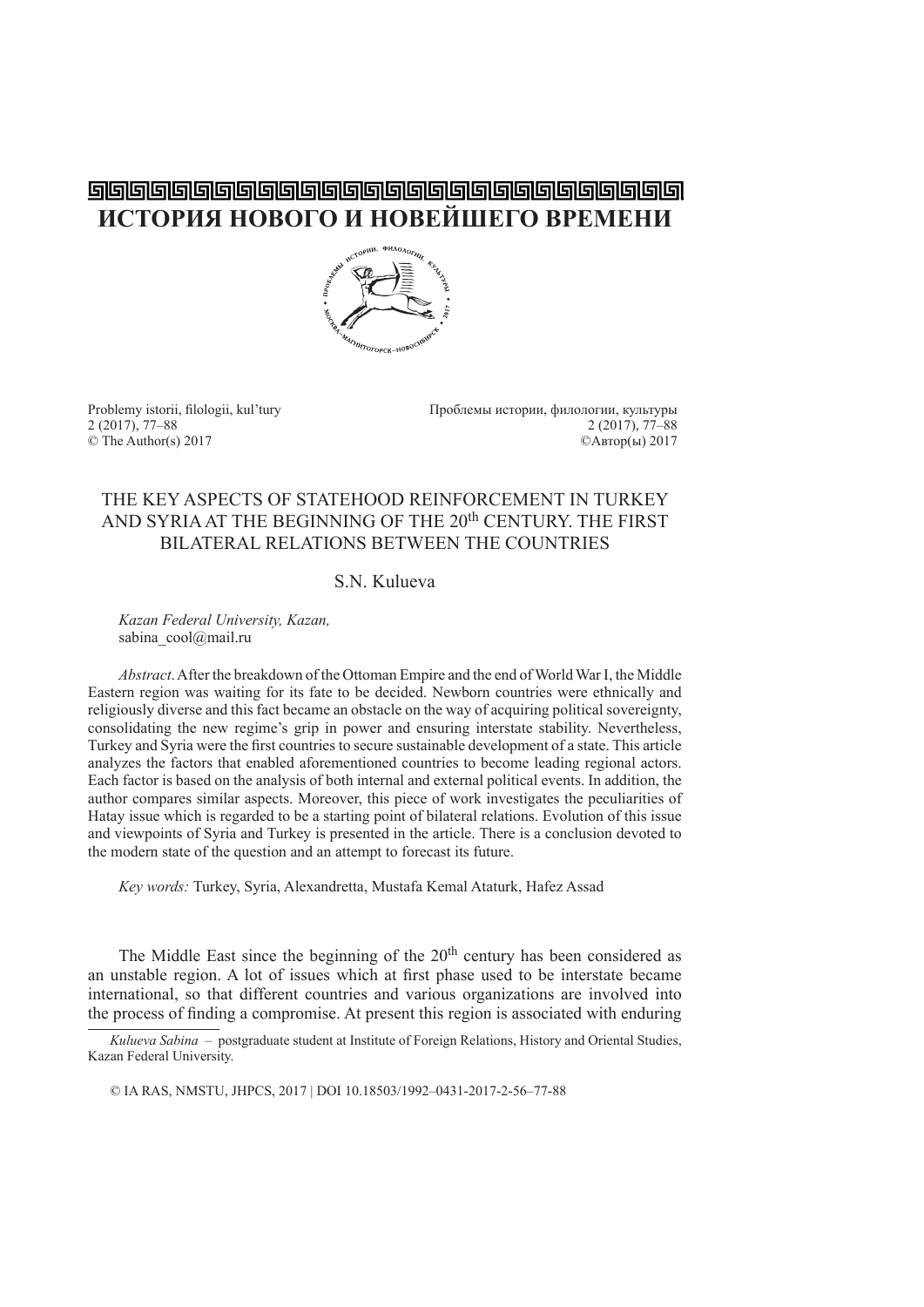Arab-Israeli conflict, Kurdish issue, Arab spring and ISIS. Among regional countries Turkey is considered to be one of several key players. Syria is another one. What made Turkey and Syria stronger than other countries? What were first relations between these two countries in the beginning of the 20<sup>th</sup> century? These are the questions this piece of work is going to deal with.

Modern Turkey Republic was moulded during national liberty war and Lausanne conference. The state was able to sustain Thrace, vast territories on the west and east of Asia Minor. The Republic's strength is built on different factors. First of all, th**e** strength of Turkish people to fight for their country. It is acknowledged that at that period of time Ottoman Empire was experiencing serious economic problems and strong states of the time labelled the country "Sick man of Europe". The World War I was coincident with internal problems. Different attempts to pursue reforms were made starting on the reign of Mahmud II and some of them like ending Janissaries which constituted a barrier for progress were successful. Nevertheless, as time passed "voices began to be heard demanding a constitution as a guarantee that reforms would really be carried out and become effective"1. The reforms to be introduced proved to be late in such a multinational and multi-sect country. As a result non-Turkic peoples started to demand autonomy and these voices were heard and supported by the powers that be. Al in all, the people of Anatolia faced a hard task and turned into "a pillar of the Empire"2. Secondly, another source of power lied in the very regime installed in an independent state of Turks and active policy of modernization. Mustafa Kemal Ataturk, the first president of the new country along Grand National Assembly of Turkey3 adopted a new internal policy – policy of rejecting Ottoman heritage and embracing alien way of life. The steps taken by new government as a response for West's attempts to turn Middle East into spheres of influence were the bright example of kemalism. The term used by Samuel Huntington in order to describe the process of embracing both modernization and Westernization. So, according to the scholar "this response is based on the assumptions that modernization is desirable and necessary, that the indigenous culture is incompatible with modernization and must be abandoned or abolished, and that society must fully Westernize in order to successfully modernize<sup>34</sup>. It would be relevant to mention some important tasks of this internal policy. By abandoning Ottoman language the government turned the population of the new born state into illiterate masses. But the actual purpose was not merely to substitute the old language with a new one, containing vocabulary mainly Turkic origin. In the first years of long-awaited independence people were ready to obey their savior. The bright example of active propaganda is that "the Turkish Historical Society, founded in 1925, publicized the notion that the Turks were one of the world's preeminent peoples before their association with Islam and the Ottoman Empire. The Turkish nationalist interpretation of history was joined to some rather extreme theories of linguistic nationalism, one of which, the sun letter theory, propounded the idea that Turkish was the first spoken language of the human race"<sup>5</sup>. Everything had to remind people the imperial past which made them suffer intervention, lose

<sup>&</sup>lt;sup>1</sup> Price 1956, 75.

<sup>2</sup> Price 1956, 75.

<sup>3</sup>Великое национальное собрание Турции. 4 Huntington 1997, 109.

<sup>5</sup> Cleveland 2009, 182.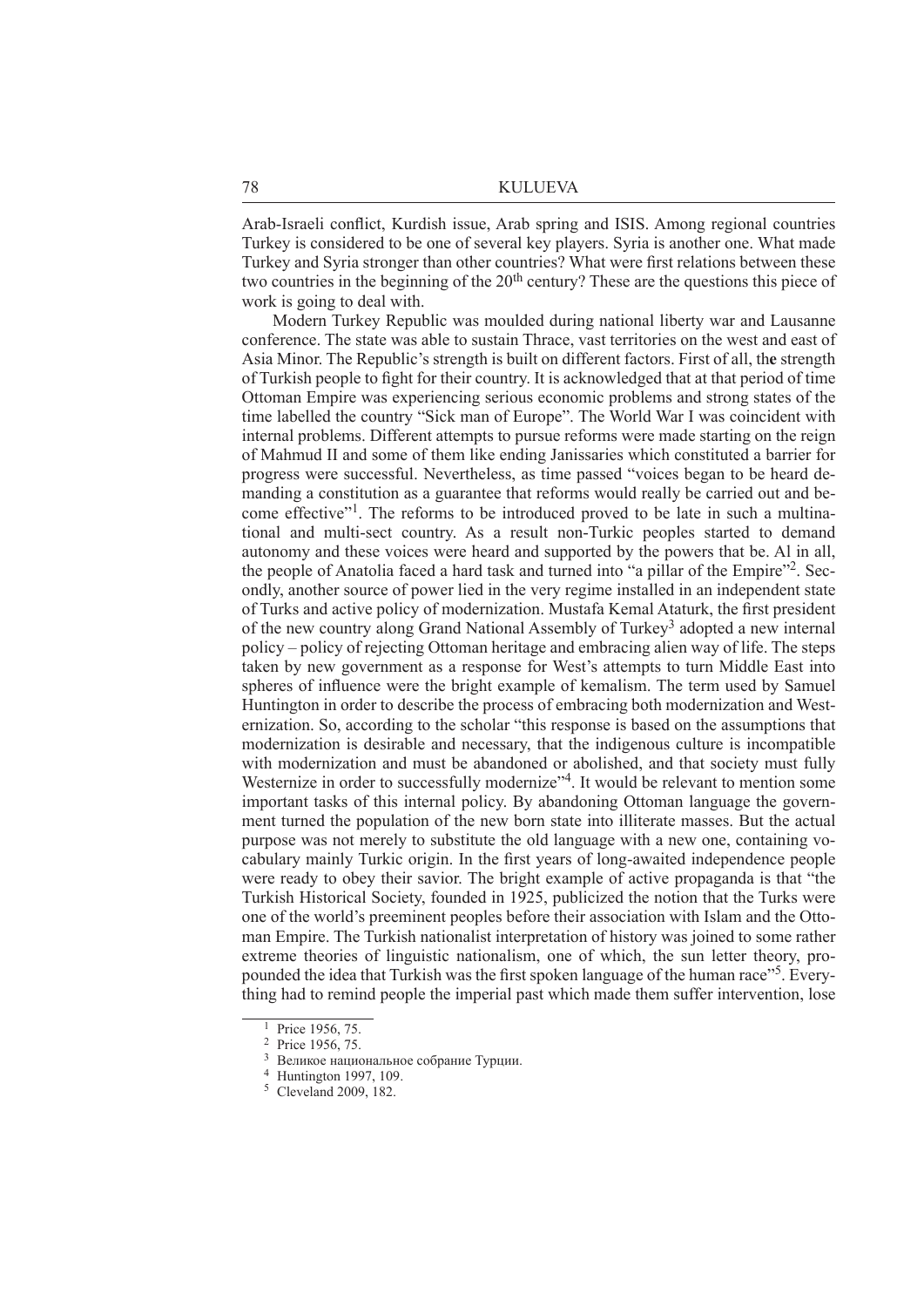their sons during The First World War and if it was not the power came within people, they even could have been dispossessed of their motherland. Consequently, the true goal was to produce collision of past with future and make people to support the changes and follow the regime. Thirdly, Turkey's position in the World War II, which was the continuation of Ataturk's foreign policy designed to establish friendly terms with all countries. Here it would be appropriate to recall his legendary phrase "Peace at Home, Peace in the World"6. The history shows that the position of the state was the smartest decision taken by the government because Ankara was able to defend recently acquired independence. Despite staying neutral Turkey used to trade with both sides. For instance, it was known that the state was trading in chrome to Germany – vital element of machinery manufacturing. Nevertheless, the Republic was able to get it a place in League of Nations by joining the war in February of 1945. Finally**,** the last factor is connected with post-war order in the world. Afraid of Soviet demands regarding the Straits and southern territories, Turkey was forced to join the West during the bipolar world. However both sides were in win-win situation. On the one hand, Turkey opened its territory for the US military base called Incirlik in Adana. On the other hand, Turkey received military aid grant of 100 mln dollar according to Truman Doctrine which "was announced as a plan to beat back Communism in Greece and Turkey with economic and military aid $\overline{17}$  as reported in Daytona Beach Morning Journal. Yet, one-sided foreign policy did start have its negative outcomes. In order to develop national economics the government had to decrease the role of statism principle in economics, which meant increasing the engagement of private sector. Hence new trading areas were required; the neighbour Middle Eastern countries seemed to stand a good chance. So, since the 1960s the economy starts to shift the foreign policy and as a result Ankara launches an export-led policy. One of bright examples of it is mass movement of Turkish workers to Germany. According to David Conradt and Eric Langenbacherthat "Turks are by far the largest minority group , with 2,5 to 4 million residents of Germany today having full or partly Turkish ancestry"8. Speaking of Turkish case, those days it was common in the Middle East to migrate to another country to find a job but there were some differences. Above all, Turks' migrations began a bit earlier than Arabs' because oil prices explode just after 1973 war. Furthermore, Turks were sent as a help to reduce the shortage of German workers in different industrial areas in conformity with Turkish-German agreement signed in 1961 whereas Arab workers' scenario was quite different one. "Massive labor migration took place from poor to rich states, which acquired manpower for their ambitious oil financed development while worker remittances flowed back to stimulate the economies of the labor-exporting states. From 1970 to 1980 the number of Arabs working in other Arab countries had swelled from 648,000 to nearly 4 million"9. Concerning Middle Eastern neighbors, one can be said for sure: Turkey's first treaties proving intent to improve relations and enhance the economy were signed with Iraq. The content of Turkey's Official Gazette<sup>10</sup> for 1960s illustrates three Turkish-Iraqi agreements. The first agreement signed in 1965 was replacing previous Treaty of Commerce signed in

<sup>6</sup> n. Yurtta sulh, cihanda sulh.

<sup>7</sup> Daytona Beach Morning Journal 1948, 3.

 $8$  David, Langenbacher 2013, 114–115.

<sup>9</sup> Hinnesbusch 2003, 46.

 $10$  n. Официальная газета Турции называется Resmi Gazete.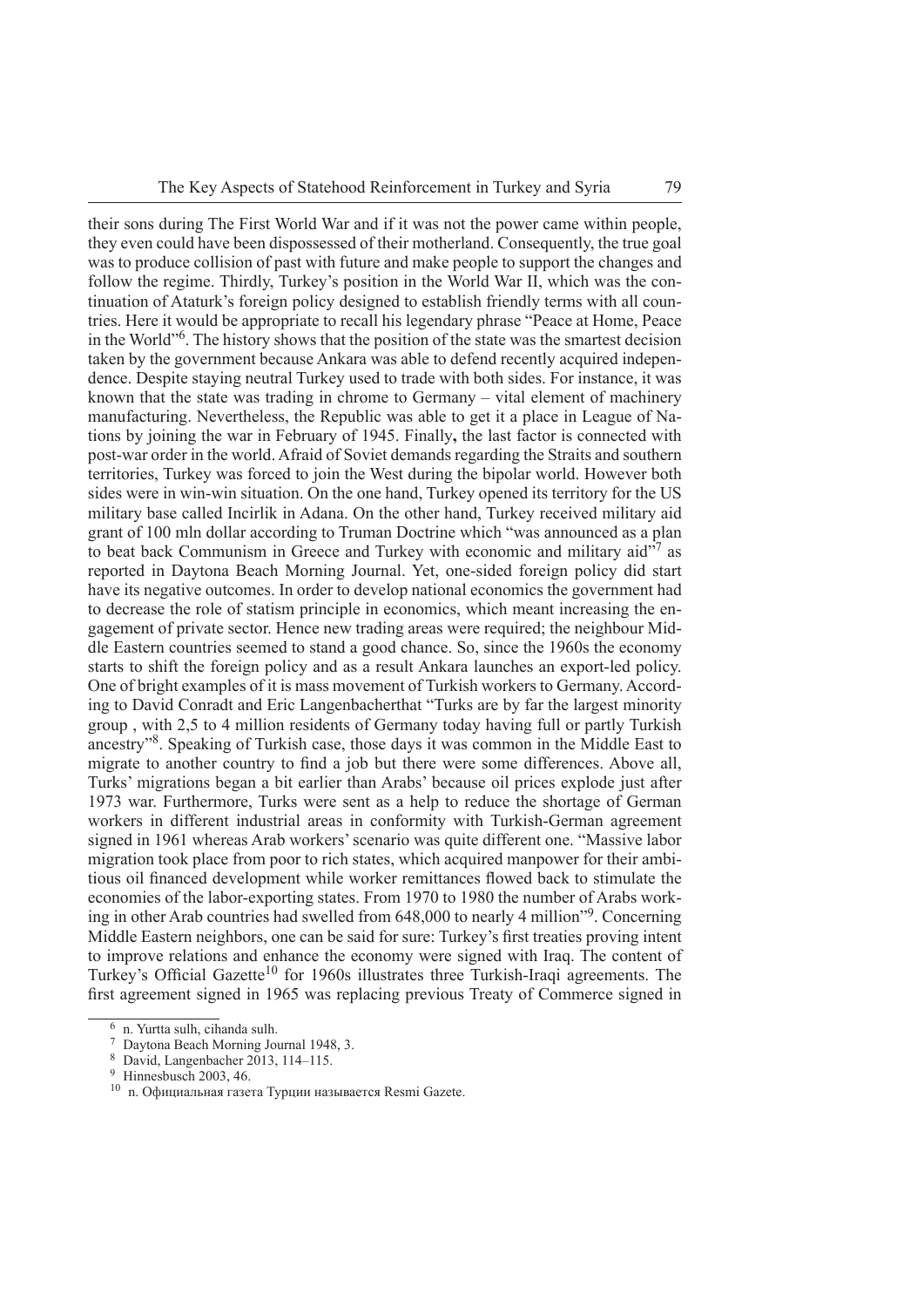1932. So, in accordance with the updated version of the treaty its aim was desire to promote and expand trade relations between respective countries. Two lists called A and B are given in the text of the document. The analysis of these lists demonstrates that Iraq was primarily exporting the oil derivatives. On the one hand, kerosene, gas oil and fuel oil were the main export items for Iraq. On the other hand, Turkey's oil and gas resources were not enough to provide itself. Consequently, it was a win-win situation. Turkish party was exporting various agricultural and secondary products, such as window glass, centrifugal pumps, wood-working and cotton ginning machinery, sewing machines<sup>11</sup>. Investigation of these lists may give the clue about the countries' economy. The second agreement was signed in 1966 and provides the terms of lifting visa requirements. Turkey showed the initiative justifying the need to ease the trips between two countries<sup>12</sup>. The final treaty signed in the same year like the second one was focused on promoting tourism and increasing touristic exchanges between two states as well as attracting tourists from the other countries. In order to achieve the goals parties agreed to establish a special joint committee. Agreement which comprises eleven articles gives details about the committee: members, sessions' regularities and topics for discussion. Two parties decided to make English as the working language of the committee<sup>13</sup>. All previously mentioned agreements even if this piece of work presented peculiarities of Turkish-Iraqi bilateral relations indicate the attempts made by Turkish party to diversify its foreign policy. During 60s various treaties were signed with other Middle Eastern countries, such as Iran, Saudi Arabia and Syria. Gradual evolution of foreign policy of Turkey may be summarized as follows. Firstly, newborn country knew where to stop even if it was able to withdraw foreign invaders. Secondly, Ankara with great cautiousness made France and the United Kingdom decide Alexandretta matter in its favour. Thirdly, international circumstances made it accompany the West side and it is unknown what side Turkey could have chosen in case Stalin had not brought up the issue of the **Straits** 

With regard to the Syrian Arabic Republic, another key actor of the region, it is necessary to mention that the majority of the region's countries were not capable of building a strong united state. Despite all attempts of mandate countries, new independent states formed as the result of carving up the Ottoman Empire and they did not at all conform the principles of the Westphalian state-system. Almost all countries of the region are populated by people of different ethnic groups and confessions. The logical question here is what were those secret ingredients of Syrian government which enabled it to become another pivotal actor located in these lands? First and most important issue is the ability of the regime to establish relative peace in the country of such a complicated ethnical and confessional background. The strength of Ba'ath party may easily be explained, for instance, through the biography of Hafez Assad, particularly in the preadult period. Later on, when Hafez Assad was holding the position of the president, he used to emphasize the strenght of Syrians in their unity. This persistent reminder pur-

<sup>11 31.7.1965</sup> tarihli ve 6/5033 sayılı kararname ile verilen yetkiye dayanılarak, Türkiye Cumhuriyeti Hükümeti ile Irak Cumhuriyeti Hükümeti arasında (10 Ocak 1932 tarihinde imzalanmış bulunan Ticaret

Anlaşmasının yerine kaim olmak üzere) 03.08.1965 tarihinde Bağdat'da imzalanan, ilişik Ticaret Anlaşması. 12 8.12.1965 tarihli ve 6/5561 sayılı Kararname ile verilen yetkiye dayanılarak, Türkiye ile Irak arasında pasaport vizesi harçlarının karşılıklı olarak kaldırılması maksadiyle 28 Şubat 1966 tarihinde

<sup>&</sup>lt;sup>13</sup> Türkiye Cumhuriyeti ile Irak Cumhuriyeti Arasında Turizm Alanında İşbirliğine Dair Anlaşma.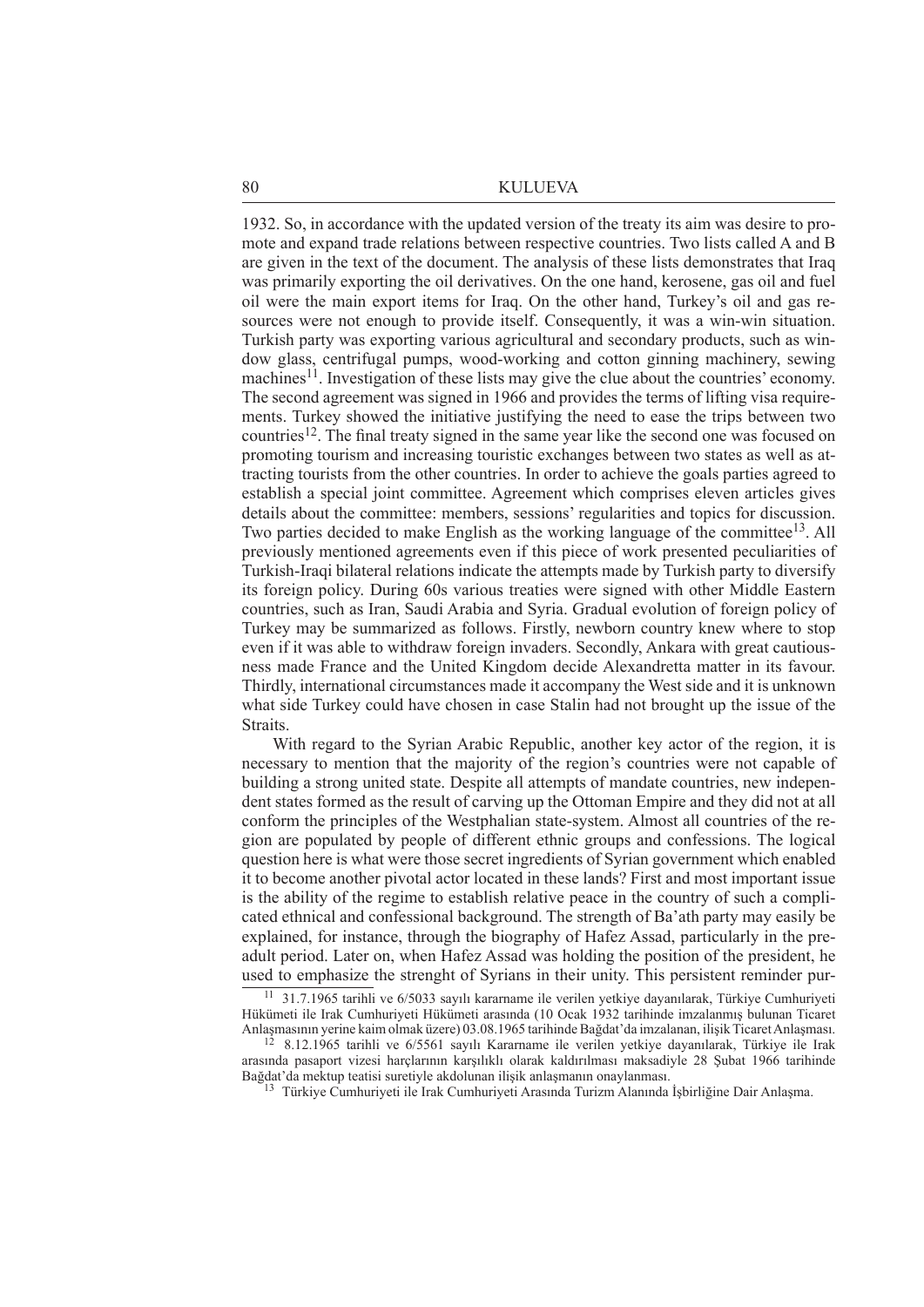sued two goals. On the one hand, the attention of Syrian population was drawn to common things that everyone wanted, not to things which would stress their uniqeness and split them. On the other hand, Hafez Assad and the ruling elite were afraid of power loss. It was a million-to-one chance when someone of Alawi descent could climb to the highest peak. Frankly speaking, success of Ba'ath in Syria and the same achievements of Republic Peoples Party in Turkey are incomparable since the confessional and ethical aspects are unlike. While Mustafa Kemal Ataturk was the representative of the country's ethnical majority, Hafez Assad was another brilliant person in the party and was holding the position of Defence Minister, but he was not Sunni. So, achieved successes had absolutely different values. Another important factor is Syria's firm attitude towards Arab-Israeli conflict. In comparison with other countries of the region, Syria after The Six Day War turned struggle against Israel into a national idea which along with Ba'ath ideology penetrated to all spheres of the society with a mission to unite the Syrians. This point of view is supported by O. Degtiariova, who stresses out the country's political buildup by saying that "Syria started to play the critical role in Arab-Israeli conflict since 1967 which allowed it to claim regional leadership"<sup>14</sup>. Despite unsuccessful attempts of the West to establish democracy in newly created Middle Eastern countries, Hafez Assad was too pragmatic even to try to build new regime based on Western values. He comprehended the incompatibility of Western traditions with Eastern mindset. Distinguished Russian orientalist and historian Igor Diakonoff in his book "The Paths of History" speculates on this issue and expresses his viewpoint saying that "Eastern path of development was typical whereas Western one was different of it. Peculiarity of European path of development is conditioned by ideological traditions which have connections with imperial antiquity. This stage was represented by polis structures, vestiges of polis economy and ideology"15. Therefore, it is logical to conclude that Hafez Asad conducted internal policy of gradual introducing democracy. The next important ingredient of the country stabilization is well presented in Foreign Affairs: "the key is that Assad has devoted his life to what he sees as the defense of the Arab national cause. That cause, Assad believes, was betrayed by his fellow Arab leaders – from Egypt's Anwar al-Sadat, who made a separate peace with Israel in 1978, to Palestine Liberation Organization (PLO) Chair Yasir Arafat, who agreed to the 1993 Oslo accords, to Jordan's King Hussein, who signed a peace treaty in 1994<sup>716</sup>. Taking into consideration the fact that more than 80% of Syrian population is represented by Arabs, political call for the justice was the wisest start. It is known that Hafez Assad had a strong health and his contemporaries recall his long passionate speeches in which he used to speculate about the need to pool the efforts in fighting against the disunity within Arabs. It would be pertinent here to note the way Hafez Assad dealt with foreign diplomats. "The lengthy exchanges got to the point that one task of the American ambassador was to brief visiting dignitaries before any meeting with President Assad to pace themselves on the constant offerings of coffee, tea and lemonade lest they bruise protocol by interrupting the Syrian leader to ask for a bathroom break. ''We dubbed it bladder diplomacy,'' said Edward P. Djerejian, the American ambassador from 1988 to 1991"17. In addition to the

 $14$  Degtiarova 2008, 86.

<sup>15</sup> Diakonoff 2007, 65.

<sup>16</sup> Siegman 2000, 3.

<sup>17</sup> MacFarquhar 2000.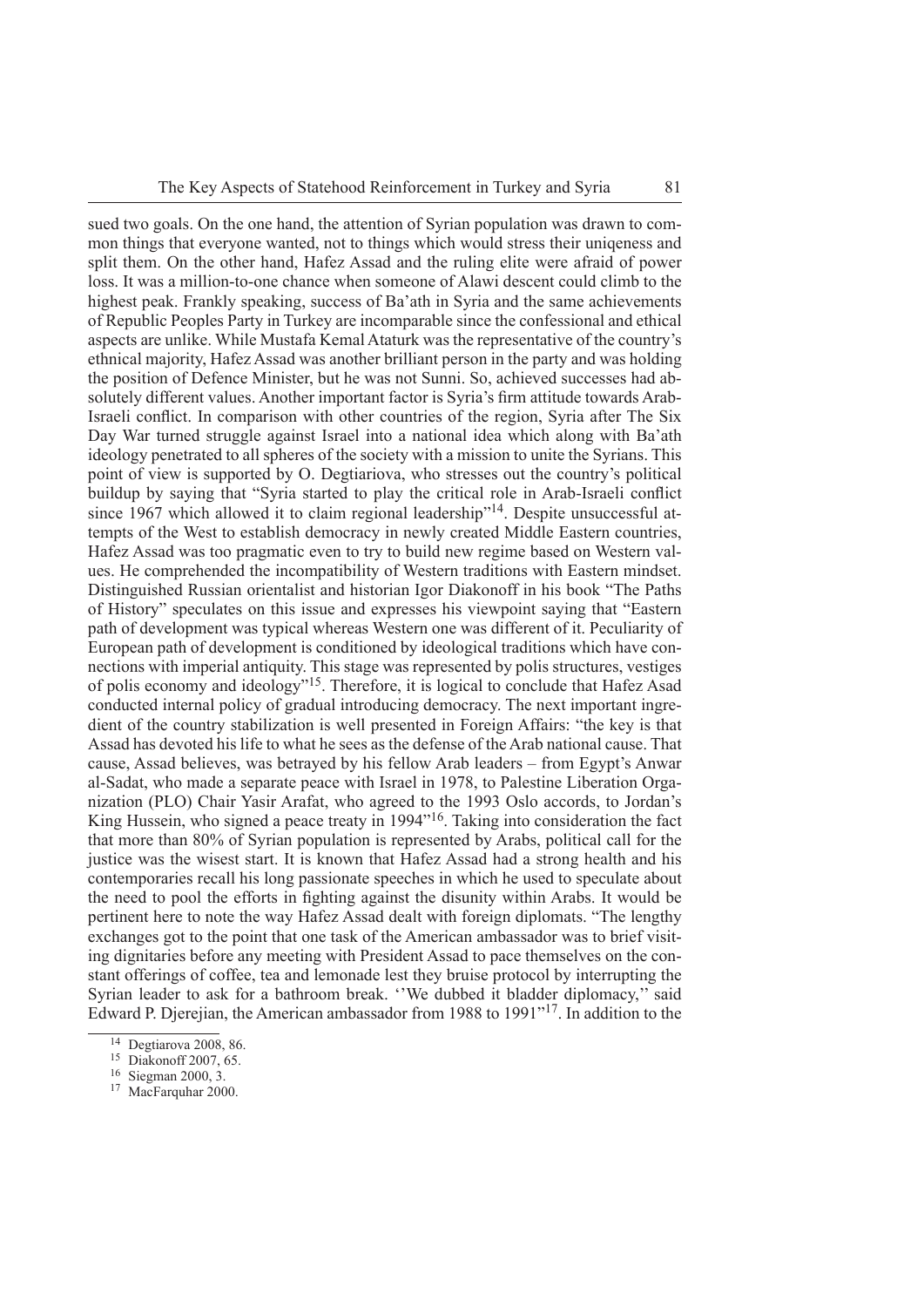previous example, there is another one confirming Syrian president's unique style of receiving guests. "Mr. Assad was most renowned for lecturing foreigners, even American presidents, about the unfair colonial fragmentation of the Middle East. In case anyone missed the point, his reception hall was dominated by a large painting depicting the Arab armies under Saladin defeating the Crusaders during the battle of Hittin in 1187, a not-so-subtle reminder that he considered present circumstances temporary"18. The head of Syrian state was a man of his word and the government never had separate meetings with Israel. Ba'ath always was able to find alternative ways of remaining in power. At first the country secured Soviet support. When it was obvious that the USSR was approaching its end, Syria promoted friendship with Iran and during Iraq's invasion and annexation of Kuwait Assad joined coalition. As the result of the last action "funds came pouring in from the coalition partners: the European Community contributed \$200 million to Syria and the Japanese sent a loan of \$500 million. Saudi Arabia, Kuwait, and the other Gulf Cooperation Council states (Bahrain, Qatar, the United Arab Emirates, and Oman) pledged more than \$2 billion. This massive infusion of funds gave Assad and his compatriots much relief from Syria's crushing economic problems"19. Consequently, the government was smart enough to find different ways of obtaining both financial and military help which was used to stabilize the economic environment. Third last factor is well-coordinated work of the people in power. Hafez Assad was conducting clientalist policy and in accordance with it Alawis were appointed to key positions. In order to eschew Sunni majority's strong discontent with the current Baath regime, he appointed to leading positions members of various ethnic groups. According to Ray Hinnesbusch "the top elite remained a cross sectarian coalition. Having taken power through alliances with senior Sunni military officers and party politicos—men such as Abd al-Halim Khaddam, Hikmat al-Shihabi, Naji Jamil, Abdullah al-Ahmar, and Mustafa Tlas, Asad, initially at least, had to share power with them. He took pains not to be identified as leader of an Alawi block in the regime, deliberately co-opted prestigious Sunnis into the party and state machinery, and stood above and balanced between elites of different sectarian backgrounds"20. In the meantime one of most essential reforms was being conducted in the country – education reform. Hafez Asad pursued the same goals as Ataturk did: to form new generation permeated with loyalty to the Ba'ath party and its policy. Nevertheless, the elaborate state policy encountered different obstacles. The major one was called "Muslim Brotherhood". This transnational Sunni organization with its aim to instill Quran and Sunna openly confronted the Ba'ath. Hama Massacre in 1982 was the climax of their conflict. On the one hand, it was a high-profile challenge to the regime. On the other hand, this incident demonstrated the integration of the party and military. All in all, firm policy conducted by Ba'ath party in comparison with first post liberty years characterized with regular coups brought relative peace to the country. "Corrective movement" enabled Hafez Assad to improve relations with other Arab countries, such as Egypt, Saudi Arabia and decrease the role of state sector in economy. Due to these measures the government bound new middle class to the regime and national idea of resistance to Israel was designed to cement the society.

<sup>&</sup>lt;sup>18</sup> MacFarquhar 2000.

<sup>19</sup> Pipes 1991, 22.

<sup>20</sup> Hinnesbusch 2005, 66.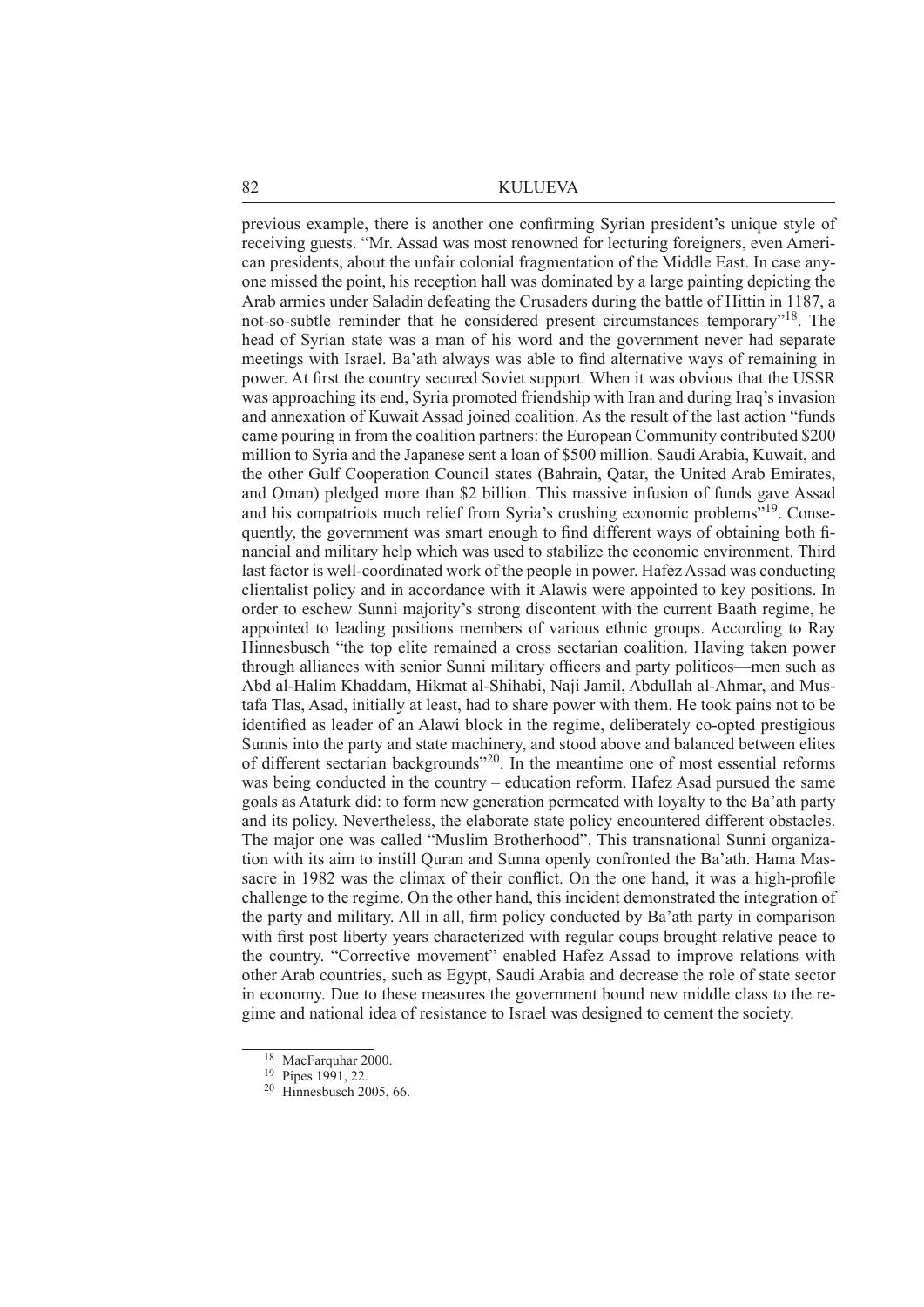The previous two paragraphs clearly demonstrated the steady policies conducted by Ankara and Damask. Although their start dates differ and regime types are dissimilar, they have much the same goals. First of all, both regimes encountered the heavy task to improve the state economy since the population welfare guarantees supporters of the current regime. Turkish Republican People's Party first two decades used to win votes until in 1946 Democratic Party came to power. Nevertheless, the following parties had different programs; all of them were based on principles set at the dawn of Republic. With regard to Syria, the period since 1946 to 1963 was characterized by political instability. Conversely, Ba'ath party was able to achieve balance in the country. Secondly, both states endeavored to dominate in the region. Nonetheless, during Cold War era Turkey and Syria were on friendly terms with contending powers. Their very geostrategic location made them attractive to them and they exploited this opportunity so as the result they acquired superiority in comparison with other Middle Eastern countries.

Considering the fact that Syria achieved independence in 1946 when French troops left the territory, it is logical to count as the starting point of liberal Turkish-Syrian relations since that date. However the agreements made by France in the name of Syria are also considered as the part of Syrian diplomacy. It should be noted that Syria was incorporated to Ottoman Empire since 1517 which means that two countries' common history lasted for four hundred years. Such a long common fate had to generate close religious, cultural, economic bonds between them, but it did fail. The proof is the whole XX century which may be described as one long-lasting period of bilateral tension and the beginning of this difficult period started when France handed Alexandretta sanjak to Turkey.

To begin with, Ataturk's view upon foreign policy of the republic comprised not only defending the sovereignty and establishing equal relations with other countries but both returning back Alexandretta and Mosul. Throughout the 30s Turkey and France made various attempts of deciding the future of these lands. Turkey was eager to see the former Ottoman sanjak within its borders but in order to achieve this task the state had to come up with an elaborate project comprising steps which would enable them to change mind of global powers gradually. It is believed that the first step was taken by signing mutual agreement with France in Ankara in 1921. This treaty comprised 13 articles and was composed in Turkish and French languages. The article 8 is of great importance since it marks the border between two states and the article 7 depicts the establishment of special administrative regime in Alexandretta district which means the French admitted that the territory was inhabited by Turks since they grant Turkish language official recognition<sup>21</sup>. Lausanne conference once again confirmed the boundaries between Syria and Turkey set according to Franco-Turkish agreement. Syrian and Lebanese territories were divided into four independent states such as Aleppo, Damask, Lebanon and Alawi Lattakia as the result of further actions taken by France. When it was announced that Alexandretta would became an autonomous region connected to Aleppo Arab population welcomed this decision. However, non-Arab population consisting of Turks, Armenians and Alawis made attempts to protest. According to M. Firat and Ö. Kürkçüoğlu "the voices of dissatisfied people were not heard in Turkey since Ankara was busy handling Kurdish riot of Sheyh Said in 1925 and dealing with

<sup>21</sup> Look: Franco-Turkish agreement signed at Angora on October 20, 1921.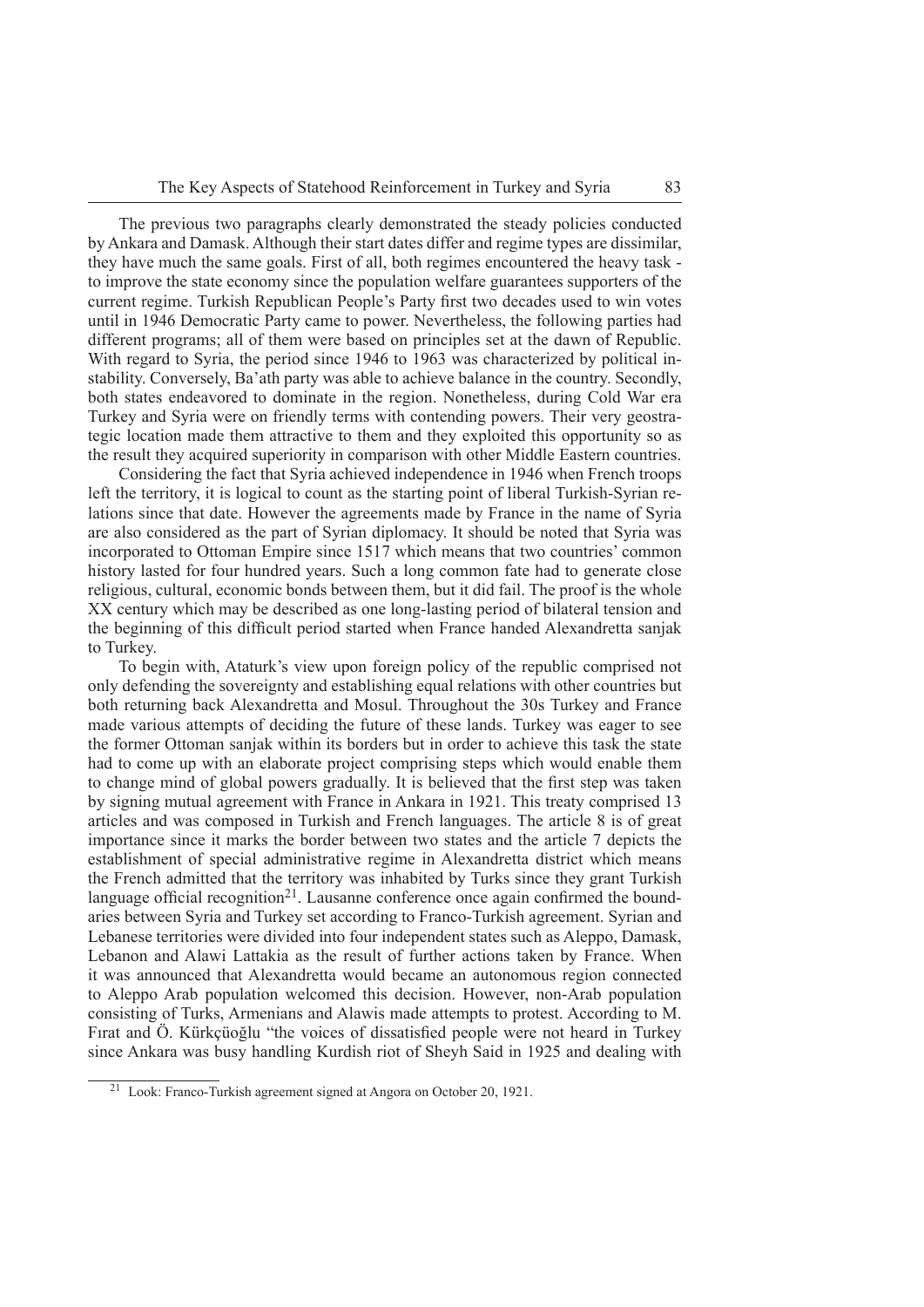Mosul issue"<sup>22</sup>. Another treaty between Turkey and France signed in 1926 confirmed the status of Alexandretta district and improved mutual relations. As a consequence, Turks were entitled to establish their own party and "analogue of Republican People's Party was formed in Alexandretta which was used as the key tool during the annexation process"23. Proclaiming Iraq's independence by the UK forced France to take similar steps inasmuch as Arabs started to demand liberty, too. As stated by W. Cleveland and M. Bunton "because Atatürk believed that Alexandretta was a predominantly Turkish region (a disputable assumption), he contested France's decision to include it as part of a proposed independent Syrian state in 1936"24. In contrary to this point Turkish researcher F. Sönmezoğlu notes that "even though the French told lies about it, the Governor of Gaziantep and Chief Constable which visited the very region in April of 1934 were so enthusiastically welcomed that rumours about nearest annexation of the sanjak to Turkey spread"<sup>25</sup>. Taking into consideration the fact that "at the beginning" of the 20th century major Alawi communities numbering 113000–120000 people were concentrated in Latakia and Alexandretta"26 it is easy to imagine the disappointment Alawi authorities felt in 1970s. Alternative version of historical process would mean that Syrian government could have more supporters. Moreover, this statistics prove that Ataturk's assumption about Alexandretta's ethnic composition was wrong and the majority of the population was represented by Arabs. Consequently, the article in Syrian Constitution acknowledging the special status of sanjak was another success in Turkey's "great plan". Even though the first world war ended with promise not to start the second one, vengeful atmosphere spread in German was bothering both the UK and France. One thing that can be said for sure is that despite choosing neutral position during the World War II Turks turned to advantage the attempts of two hostile sides to bring Ankara on their side. Turkey was attractive due to its unique geopolitics and right to control the Straits in accordance with Montreux Convention of 1936. As if Ataturk was feeling his close death he hastened the sanjak process. Within a couple of years major changes took place in sanjak. Firstly, Hatay's flag acquired resemblance with Turkish one. Secondly, the sanjak adopted Turkish currency. Thirdly, customs frontier between Alexandretta and Turkey disappeared whereas it appeared with Syria. All of these actions were demonstrating the slow eluding of Syrian right in this land. Therefore it would be true to note that "Alexandretta was turned into pay for joining Anglo-French alliance which finally led to signing Anglo-Franco-Turkish treaty of union October 19 in 1939<sup>"27</sup>.

From today's position it can be concluded that an accurate decision has not still been made. In 1998 the bilateral relations between two countries were badly strained due to PKK problem, even Turkish military forces were made ready to start the fighting. It is known, that Turkish party demanded withdrawing PKK from Lebanese territories, terminating their operations and deliver Abdullah Ocalan the leader of PKK. Furthermore, "for good measure, Turkey also wants Syria to renounce its claims on the southern province of Hatay"<sup>28</sup>. However, the articles of bilateral agreement signed the

<sup>22</sup> Fırat, Kürkçüoğlu 2002, 281.

<sup>23</sup> Balcı 2013, 47.

<sup>24</sup> Cleveland, Button 2009, 184.

<sup>25</sup> Sönmezoğlu 2011, 383.

<sup>26</sup> Pir-Budagova 2015, 6.

<sup>27</sup> Shamsutdinov (ed.) 1968, 165.

<sup>28</sup> Economist 1998, 44.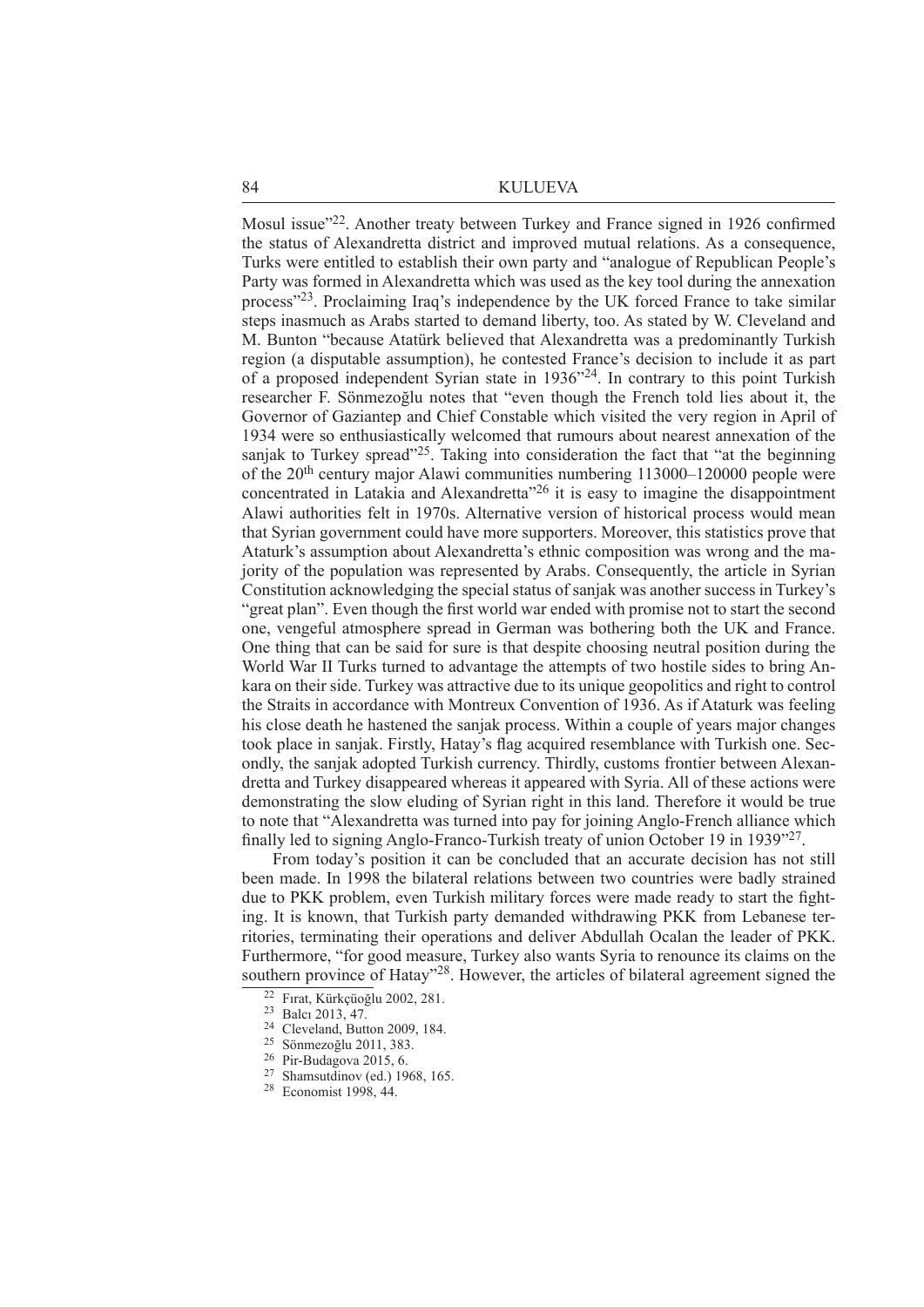same year in Adana embrace nothing vaguely resembling the old territory issue. According to A. Frolov "Syrians still consider Alexandretta lands for keeps"<sup>29</sup>. A. Suleymanov confirms the same viewpoint adding that "in modern Syrian maps Turkish Hatay is painted the same colour as the whole territory of Syria and the dotted lines indicate the new frontiers"30. Yet there is a small progress there. For instance at the beginning of the 21st century Ministries of Foreign Affairs of both Syria and Turkey started the process of land change since the inclusion of Alexandretta in Turkey landowners after frontier mark lost their lands. This events demonstrates "modern governments' desire to make another step in regulating this conflict<sup>"31</sup>. Concurrently with last events Turkish Gazeteport reported that "people inhabiting Hatay region even nowadays every 23 July celebrate Hatay incorporation to Syria whereas on the other side of the border Syrians whip up hopes to return the lands<sup> $32$ </sup>. What is really curious here is that even the old generation of people who had to move to another country, to leave the motherland, to lose property and become detached from the very relatives are almost does not exist or very few. If people these days dream about reunification which is normal in Syria because the government cannot forget that act, but celebrating it on Turkish side makes to think that this event is passed on from generation to generation. Different viewpoint is presented by V. Akhmedov, the author of the book "Modern Syria: history, politics, and economy". "Syria may bring up Alexandretta issue after returning Golan Heights and turn it into another national super-task"33. This perspective explains the reason why Damascus has not still abandoned that idea. Another contradictory moment relates to the meeting of Bashar Asad with Necdet Sezer in 2004 which was quite historical. It is explained by the fact that this visit to Turkey was the first since 1946 when Syria acquired independence. Remarkably, Turkish president was not alone; he brought his whole family which represents deep respect in Eastern culture. Moreover, Syrian president demonstrated readiness for dialogue, so as the result of that meeting different agreements were signed. One of them considered opening trade promotion office in Hatay which was actually equal to admitting the very lands. However in current years Syria is undergoing Civil war and Ankara does not approve Damascus's way of handling the situation. Syrian interstate conflict did affect bilateral relations and froze many reciprocal projects. Al in all, Alexandretta question nowadays remains unsolved.

To sum up, at the beginning of the 20<sup>th</sup> century the Middle Eastern lands which greater part once used to be the fragment of Ottoman empire encountered challenge of establishing new sovereign states. Mandate system created by League of Nations after World War I was not able to fulfill its main goal – to help new born countries to stand by themselves. The path of state development in the West and in the East differs which was comprehended after a while. Usually these countries faced and continue to peace confessional, territorial and ethnical conflicts. Both Turkey and Syria were more successful at state building than others due to new governments' internal and external policies. Whereas Turkey's state development process more accorded with Westphalian system in comparison with Syria, Baathist government turned to other ways. Gradual

 $29$  Frolov 2015, 383.

<sup>30</sup> Suleymanov 2015, 6.

<sup>31</sup> Arutyunyan 2007, 34.

<sup>&</sup>lt;sup>32</sup> Gazeteport 2013.

<sup>33</sup> Akhmedov 2000, 12.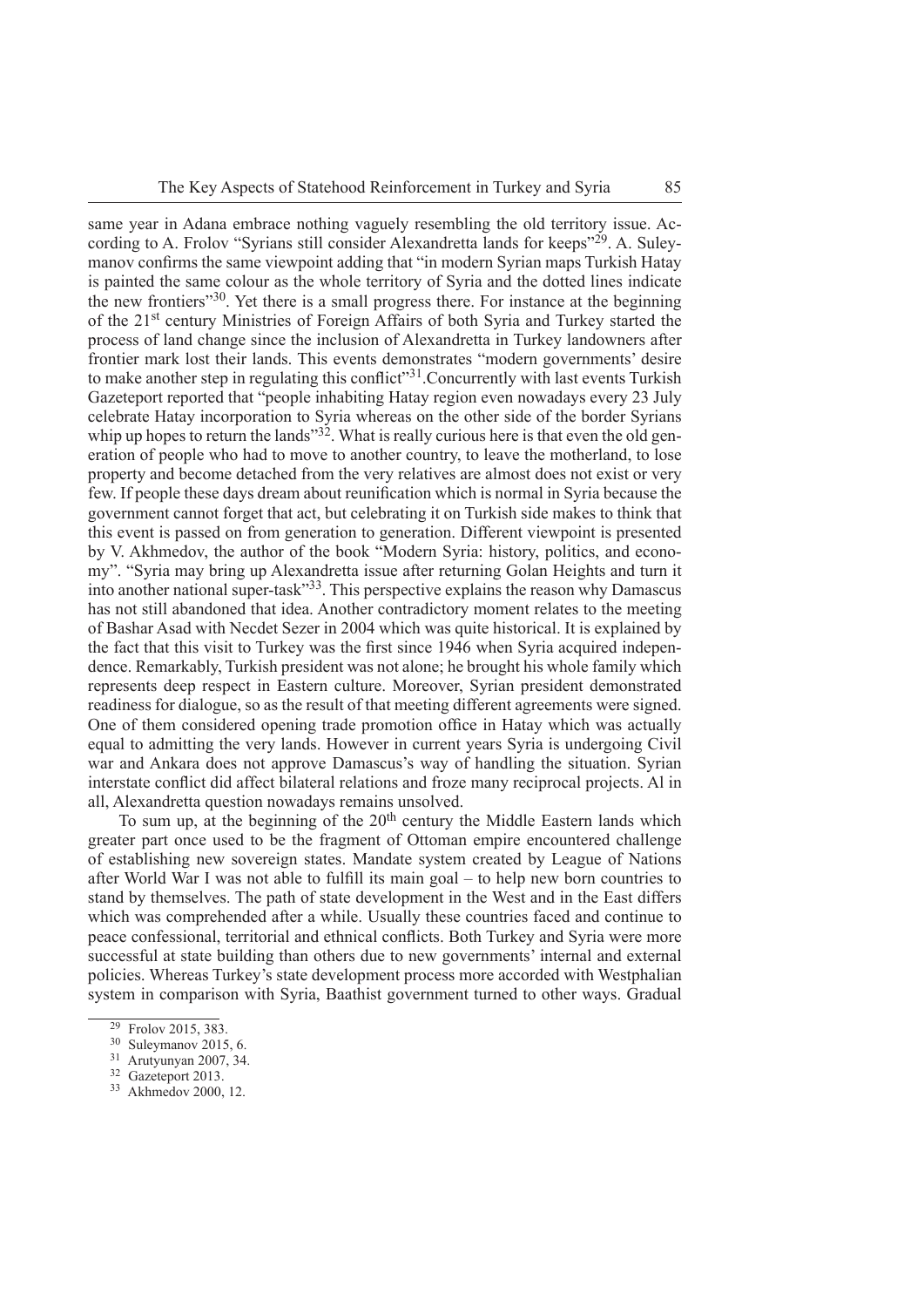achieving of independence on different levels required solution of post Ottoman issues. Turkey was able to recover faster and along with it Ankara turned into advantage its geographical position during World War I so that Alexandretta was bargained for treaties. Considering the modern situation in Syria it is incorrect to claim that returning back Alexandretta appears on the state agenda. Nevertheless, ordinary people's ongoing hopes for alternative future for these lands lead to different thoughts.

#### ЛИТЕРАТУРА

Арутюнян, А. 2007: Турецко-сирийские отношения в начале ХХI века. *ААС* 4, 30–34. Ахмедов, В. 2000: Страны, люди, время. Сирия-Турция. Противостояние*. ААС* 1, 12–15. Дегтярова, О. 2008: Баасистский режим в Сирии: научные концепции и политическая ре-

альность. *Актуальные проблемы отечественной и всеобщей истории* 11, 85–94. Дьяконов, И. 2007: *Пути истории*. М.

Пир-Будагова, Э.П. 2015: *История Сирии. ХХ век* М.

Сулейманов, А.В. 2015: Турецко-сирийские отношения вчера и сегодня. *ААС* 12, 32–38.

Фролов, А. 2015: Турция-Сирия метаморфозы ближневосточной политики. *Пути к миру и безопасности* 1, 119–132.

Шамсутдинов А.М. (отв. ред.) 1968: *Новейшая истории Турции*. М.

Balcı, A. 2013: *Türkiye Dış politikası. İlkeler, aktörler, uygulamalar*. İstanbul.

Cleveland, W., Bunton, M. 2009: *A history of the modern Middle East*. Boulder.

Cleveland, W., Bunton, M. 2009: *A history of the modern Middle East*. Boulder.

David, C., Langenbacher, E. 2013: *The German Polity*. Maryland.

Fırat, M., Kürkçüoğlu, Ö. 2002: Sancak (Hatay) sorunu. In: B. Oran (ed.), *Türk Dış politikası. Kurtuluş savaşından bugüne olgular, belgeler, yorumlar. Cilt I. 1919–1980*. İstanbul, 279– 291.

Hinnebusch, R. 2003: *The international politics of the Middle East*. Manchester.

Hinnesbusch, R. 2005: *Syria. Revolution from above*. Taylor & Francis e-Library.

Huntington, S. 1997: *Clash of civilizations*. New Delhi.

- MacFarquhar, N. 2000: *Hafez al-Assad, who turned Syria into a power in the Middle East, dies at 69*, http://www.nytimes.com/2000/06/11/world/hafez-al-assad-who-urned-syria-into-apower-in-the-middle-east-dies-at-69.html?pagewanted=all
- MacFarquhar, N. 2000: *Hafez al-Assad, who turned Syria into a power in the Middle East, dies at 69*, http://www.nytimes.com/2000/06/11/world/hafez-al-assad-who-urned-syria-into-apower-in-the-middle-east-dies-at-69.html?pagewanted=all

Pipes, D. 1991: *Damascus courts the West: Syrian politics, 1989–1991*. Washington.

Price, P. 1956: *History of Turkey. From Empire to Republic*. London.

Price, P. 1956: *History of Turkey. From Empire to Republic*. London.

Siegman, H. 2000: Being Hafiz Al-Assad. Foreign Affairs 3, 2-7.

Sönmezoğlu, F. 2011: *İki savaş sırasında Türk dış politikası*. İstanbul.

Türkiye Cumhuriyeti ile Irak Cumhuriyeti Arasında Turizm Alanında İşbirliğine Dair Anlaşma, http://www.resmigazete.gov.tr/main.aspx?home=http://www.resmigazete.gov.tr/arsiv/12433.pdf&main=http://www.resmigazete.gov.tr/arsiv/12433.pdf

### **REFERENCES**

Ahmedov, V. 2000: Strany, lydi, vremya. Siriya-Turciya. Protivostoyanie [Countries, People, Time. Syria-Turkey. Confrontation]. *Aziya i Afrika segodnya* [*Asia and Africa today*] 1, 12–15.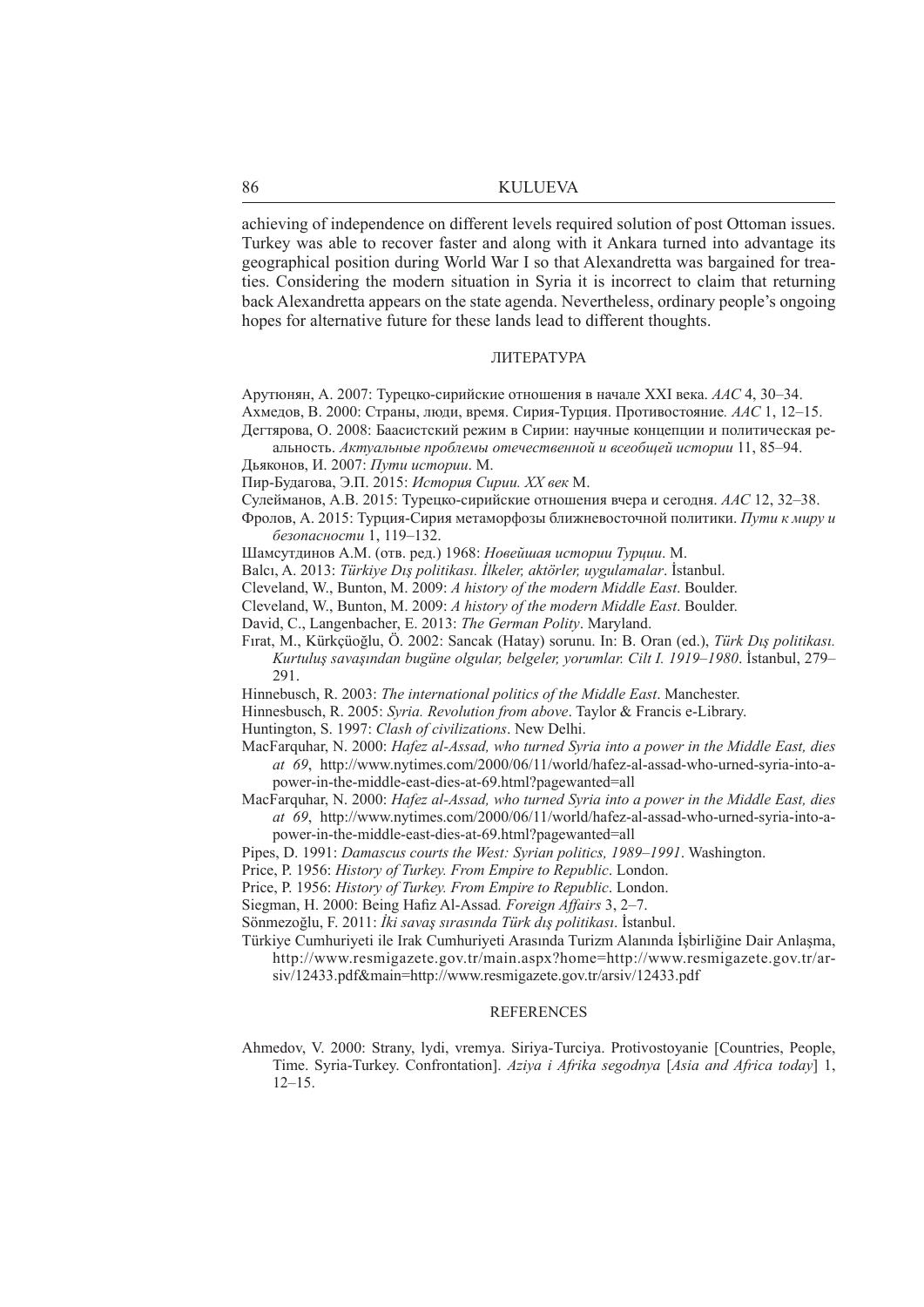- Arutinyan, A. 2007: Turecko-siriyskie otnosheniya v nachale XXI veka [Turkish-Syrian Relations at the Beginning of the XXI Century]. *Aziya i Afrika segodnya* [*Asia and Africa today*] 4, 30–34.
- Balcı, A. 2013: *Türkiye Dış politikası. İlkeler, aktörler, uygulamalar*. İstanbul.
- Cleveland, W., Bunton, M. 2009: *A history of the modern Middle East*. Boulder.
- Cleveland, W., Bunton, M. 2009: *A history of the modern Middle East*. Boulder.
- David, C., Langenbacher, E. 2013: *The German Polity*. Maryland.
- Degtyrova, O. 2008: Baasistskiy rezhim v Sirii: nauchnye koncepcii i politicheskaya real'nost'. [Ba'ath Regime in Syria: Scientifi c Concepts and Political Practice]. *Aktual'nye problemy otechestvennoy i vseobshhey istorii* [*Problems of National and World History*] 11, 85–94.
- D'yakonov, I. 2007: *Puti istorii* [*The Paths of History*]. Moscow.
- Fırat, M., Kürkçüoğlu, Ö. 2002: Sancak (Hatay) sorunu. In: B. Oran (ed.), *Türk Dış politikası. Kurtuluş savaşından bugüne olgular, belgeler, yorumlar. Cilt I. 1919–1980*. İstanbul, 279– 291.
- Frolov, A. 2015: Turcia-Siria metamorfozy blizhnevostochnoy politiki [Turkey– Syria: Metamorphoses of Middle Eastern Politics]. *Puti k miru i bezopasnosti* [Pathways to Peace and Security] 1, 119–132.
- Hinnebusch, R. 2003: *The international politics of the Middle East*. Manchester.
- Hinnesbusch, R. 2005: *Syria. Revolution from above*. Taylor & Francis e-Library.
- Huntington, S. 1997: *Clash of civilizations*. New Delhi .
- MacFarquhar, N. 2000: *Hafez al-Assad, who turned Syria into a power in the Middle East, dies at 69*, http://www.nytimes.com/2000/06/11/world/hafez-al-assad-who-urned-syria-into-apower-in-the-middle-east-dies-at-69.html?pagewanted=all
- MacFarquhar, N. 2000: *Hafez al-Assad, who turned Syria into a power in the Middle East, dies at 69*, http://www.nytimes.com/2000/06/11/world/hafez-al-assad-who-urned-syria-into-apower-in-the-middle-east-dies-at-69.html?pagewanted=all
- Pipes, D. 1991: *Damascus courts the West: Syrian politics, 1989–1991*. Washington.
- Pir-Budagova, Je.P. 2015: *Istoriya Sirii. XX vek* [*History of Syria. XX Century*]. Moscow.
- Price, P. 1956: *History of Turkey. From Empire to Republic*. London.
- Price, P. 1956: *History of Turkey. From Empire to Republic*. London.
- Shamsutdinov, A.M. (otv. red.) 1968: *Noveyshaya istoriy Turcii* [*The newest history of Turkey*]. Moscow.
- Siegman, H. 2000: Being Hafiz Al-Assad. *Foreign Affairs* 3, 2–7.
- Sönmezoğlu, F. 2011: *İki savaş sırasında Türk dış politikası*. İstanbul.
- Suleymanov, A.V. 2015: Turecko-siriyskie otnosheniya vchera i segodnya [Turkish-Syrian Relations: Yesterday and Today]. *Aziya i Afrika segodnya* [*Asia and Africa today*] 12, 32– 38.
- Türkiye Cumhuriyeti ile Irak Cumhuriyeti Arasında Turizm Alanında İşbirliğine Dair Anlaşma, http://www.resmigazete.gov.tr/main.aspx?home=http://www.resmigazete.gov.tr/arsiv/12433.pdf&main=http://www.resmigazete.gov.tr/arsiv/12433.pdf